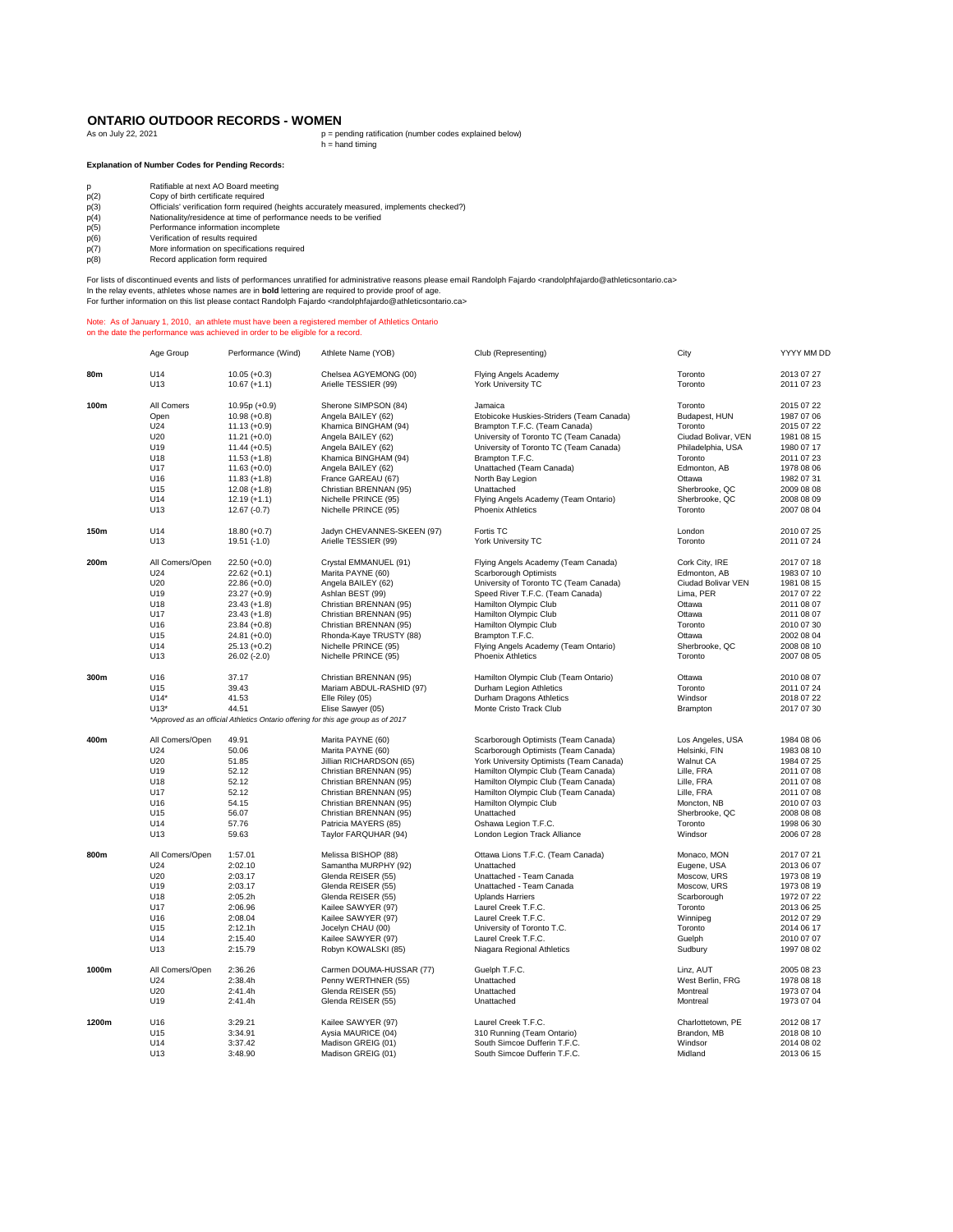| 1500m   | All Comers/Open                      | 3:56.12                         | Carmen DOUMA-HUSSAR (77)                       | Guelph T.F.C.                                              | Rieti, ITA                       | 2005 08 28               |
|---------|--------------------------------------|---------------------------------|------------------------------------------------|------------------------------------------------------------|----------------------------------|--------------------------|
|         |                                      | 3:56.12                         | Gabriela DEBUES-STAFFORD (95)                  | University of Toronto TC (Team Canada)                     | Doha, QAT                        | 2019 10 05               |
|         | U24                                  | 4:03.55                         | Gabriela STAFFORD (95)                         | University of Toronto TC (Team Canada)                     | Berlin, GER                      | 2017 08 27               |
|         | U20                                  | 4:06.71                         | Glenda REISER (55)                             | Team Canada                                                | Munich, FRG                      | 1972 09 04               |
|         | U19                                  | 4:06.71                         | Glenda REISER (55)                             | Team Canada                                                | Munich, FRG                      | 1972 09 04               |
|         | U18                                  | 4:06.71                         | Glenda REISER (55)                             | Team Canada                                                | Munich, FRG                      | 1972 09 04               |
|         | U17                                  | 4:21.13                         | Emily COHEN (99)                               | Central Toronto AC                                         | London                           | 2015 06 21               |
|         | U16                                  | 4:27.63                         | Stephanie SMITH (90)                           | York University TC                                         | Ottawa                           | 2005 06 22               |
|         | U15                                  | 4:32.2h                         | Tammy ROBERTS (67)                             | Oshawa Legion                                              | Ottawa                           | 1981 08 08               |
|         | U14                                  | 4:35.62                         | Kailee SAWYER (97)                             | Laurel Creek T.F.C.                                        | London, ON                       | 2010 08 01               |
|         | U13                                  | 4:46.26                         | Robyn KOWALSKI (85)                            | Niagara Regional Athletics                                 | Sudbury                          | 1997 08 03               |
| Mile    | All Comers/Open                      | 4:17.87                         | Gabriela DEBUES-STAFFORD (95)                  | University of Toronto TC (Team Canada)                     | Monte Carlo, MON                 | 2019 07 12               |
|         | U24                                  | 4:35.13                         | Glenda REISER (55)                             | Team Canada                                                | London, GBR                      | 1973 09 14               |
|         | U20                                  | 4:35.13                         | Glenda REISER (55)                             | Team Canada                                                | London, GBR                      | 1973 09 14               |
|         | U19                                  | 4:35.13                         | Glenda REISER (55)                             | Team Canada                                                | London, GBR                      | 1973 09 14               |
| 2000m   | All Comers/Open                      | 5:54.5h                         | Alison WILEY (63)                              | University of Toronto TC (Team Canada)                     | Helsinki, FIN                    | 1983 08 10               |
|         | U <sub>24</sub>                      | 5:54.5h                         | Alison WILEY (63)                              | University of Toronto TC (Team Canada)                     | Helsinki, FIN                    | 1983 08 10               |
|         | U16                                  | 6:13.71                         | Jamie PHELAN (95)                              | Laurel Creek T.F.C.                                        | Ottawa                           | 2010 08 07               |
|         | U15                                  | 6:24.57                         | Aysia MAURICE (04)                             | 310 Running (Team Ontario)                                 | Brandon, MB                      | 2018 08 11               |
|         | U14                                  | 6:34.10                         | Madison GREIG (01)                             | South Simcoe Dufferin T.F.C.                               | Windsor                          | 2014 08 03               |
|         | U13                                  | 6:43.77                         | Madison GREIG (01)                             | South Simcoe Dufferin T.F.C.                               | Toronto                          | 2013 07 28               |
| 3000m   | All Comers/Open                      | 8:44.02                         | Sheila REID (89)                               | Athletics Toronto                                          | London, GBR                      | 2013 07 26               |
|         | U24                                  | 8:45.67                         | Gabriela STAFFORD (95)                         | University of Toronto TC                                   | London, GBR                      | 2018 07 21               |
|         | U20                                  | 9:08.25                         | Brogan MacDOUGALL (00)                         | Physi-Kult Kingston                                        | London                           | 2019 07 07               |
|         | U19                                  | 9:15.74                         | Tamara JEWETT (90)                             | University of Toronto TC (Team Canada)                     | Bydgoszcz, POL                   | 2008 07 12               |
|         | U18                                  | 9:21.84                         | Brogan MacDOUGALL (00)                         | Physi-Kult Kingston                                        | Ottawa                           | 2017 07 06               |
|         | U17                                  | 9:22.64                         | Jennifer ARMSTRONG (71)                        | Tillsonburg Legion T.F.C. (Team Canada)                    | Richmond, BC                     | 1987 07 12               |
|         | U16                                  | 9:36.98                         | Brogan MacDOUGALL (00)                         | Physi-Kult Kingston                                        | Hamilton                         | 2015 06 18               |
|         | U15                                  | 9:52.6h                         | Tammy ROBERTS (67)                             | Oshawa Legion                                              | Windsor                          | 1981 06 27               |
|         | U14                                  | 10:11.31                        | Jennifer ARMSTRONG (71)                        | Tillsonburg Legion T.F.C.                                  | London                           | 1984 08 12               |
|         | U13                                  | 10:28.98                        | Amber REID (77)                                | Kingston TFC                                               | Hamilton                         | 1989 07 22               |
| 5000m   | All Comers/Open                      | 14:44.12                        | Gabriela DEBUES-STAFFORD (95)                  | University of Toronto TC (Team Canada)                     | Brussels, BEL                    | 2019 09 06               |
|         | U24                                  | 15:23.64                        | Sheila REID (89)                               | Athletics Toronto (Villanova University)                   | Walnut, USA                      | 2012 04 20               |
|         | U20                                  | 15:48.80                        | Branna MacDOUGALL (98)                         | Physi-Kult Kingston (Team Canada)                          | Bydgoszcz, POL                   | 2016 07 23               |
|         | U19                                  | 16:03.80                        | Brogan MacDOUGALL (00)                         | Physi-Kult Kingston                                        | Philadelphia, USA                | 2017 04 29               |
| 10000m  | All Comers/Open                      | 31:46.94                        | Lanni MARCHANT (84)                            | London Western T.F.C.                                      | Stanford, USA                    | 2015 05 02               |
|         | U24                                  | 32:47.15                        | Katrina ALLISON (94)                           | Speed River T.F.C.                                         | Stanford, USA                    | 2015 05 02               |
|         | U20                                  | 35:19.95                        | Carole TREPANIER (71)                          | Timmins Porcupine T.F.C. (Team Canada)                     | Sudbury                          | 1988 06 26               |
|         |                                      |                                 |                                                |                                                            |                                  |                          |
| 80mH    | U16<br>U15                           | $11.29 (+0.2)$<br>$12.05(-1.3)$ | Jessica ZELINKA (81)<br>Ashlan BEST (99)       | London Western T.F.C. (Banting S.S.)<br>Guelph T.F.C.      | Kitchener<br>Langley, BC         | 1996 06 07<br>2013 08 09 |
|         | $U14*$                               |                                 | Reyne RODRIGUES (04)                           |                                                            | Windsor                          | 2017 07 15               |
|         |                                      | $12.71 (+2.0)$                  |                                                | Durham Legion Athletics (RCL District F)                   |                                  |                          |
|         | $U13*$<br>* new specs - 12.00 -7.50m | 13.99 (-0.7)                    | Ashley ROBITAILLE (02)                         | Timmins Porcupine T.F.C.                                   | Windsor                          | 2014 08 03               |
|         |                                      |                                 |                                                |                                                            |                                  |                          |
| 100mH   | All Comers/Open                      | $12.46 (+0.7)$                  | Perdita FELICIEN (80)                          | Unattached                                                 | Eugene, USA                      | 2004 06 19               |
|         | U24                                  | $12.53(-0.2)$                   | Perdita FELICIEN (80)                          | Central Pickering (Team Canada)                            | St-Denis, FRA                    | 2003 08 27               |
|         | U20                                  | $13.31 (+1.7)$                  | Keira, CHRISTIE-GALLOWAY (99)                  | Ottawa Lions T.F.C.                                        | Guelph                           | 2018 06 13               |
|         | U19                                  | $13.57(-0.7)$                   | Nicole SETTERINGTON (95)                       | London Legion (Team Canada)                                | Medellin, COL                    | 2013 08 23               |
|         | U18                                  | $13.33(-0.5)$                   | Keira, CHRISTIE-GALLOWAY (99)                  | Ottawa Lions T.F.C.                                        | Windsor                          | 2016 06 04               |
|         | U17                                  | $13.63(-0.1)$                   | Keira, CHRISTIE-GALLOWAY (99)                  | Ottawa Lions T.F.C. (Team Canada)                          | Cali, COL                        | 2015 07 15               |
| 200mH   | U16                                  | 26.82 (-1.7)                    | Xahria SANTIAGO (99)                           | Unattached (Team Ontario RCL)                              | Langley, BC                      | 2014 08 16               |
|         | U15                                  | 28.00 (-2.4)                    | Ashlan BEST (99)                               | Guelph TFC (Team Ontario RCL)                              | Langley, BC                      | 2013 08 10               |
|         | U14                                  | 28.86 (+0.0)                    | Elle RILEY (05)                                | Durham Dragons Athletics                                   | Toronto                          | 2018 07 08               |
|         | U13                                  | $29.37 (+0.2)$                  | Taylor FARQUHAR (94)                           | London Legion Track Alliance                               | Windsor                          | 2006 08 30               |
| 300mH   | U18                                  | 41.74                           | Deniece BELL (78)                              | Laurel Creek T.F.C. (Preston H.S.)                         | Kitchener                        | 1994 06 04               |
|         | U17                                  | 41.74                           | Deniece BELL (78)                              | Laurel Creek T.F.C. (Preston H.S.)                         | Kitchener                        | 1994 06 04               |
|         | U16                                  | 42.74                           | Jessica ZELINKA (81)                           | London Western T.F.C. (Banting S.S.)                       | Kitchener                        | 1996 06 08               |
|         | U15                                  | 43.45                           | Taylor FARQUHAR (94)                           | London Western T.F.C. (Team Ontario RCL)                   | Sherbrooke, QC                   | 2008 08 10               |
| 400mH   | All Comers                           | 54.91                           | Nezha BIDOUANE                                 | Morocco                                                    | Ottawa                           | 2001 07 22               |
|         | Open                                 | 55.10                           | Donalda DUPREY (67)                            | Saugeen T.F.C. (Team Canada)                               | Bondoufle, FRA                   | 1994 07 12               |
|         | U24                                  | 55.71                           | Sarah WELLS (89)                               | University of Toronto TC                                   | Calgary, AB                      | 2012 06 29               |
|         | U20                                  | 56.55                           | Donalda DUPREY (67)                            | Saugeen T.F.C. (Team Canada)                               | Edinburgh, GBR                   | 1986 07 28               |
|         | U19                                  | 56.79                           | Xahria SANTIAGO (99)                           | The Speed Academy (Team Canada)                            | Cali, COL                        | 2015 07 18               |
|         | U18                                  | 56.79                           | Xahria SANTIAGO (99)                           | The Speed Academy (Team Canada)                            | Cali, COL                        | 2015 07 18               |
|         | U17                                  | 56.79                           | Xahria SANTIAGO (99)                           | The Speed Academy (Team Canada)                            | Cali, COL                        | 2015 07 18               |
|         |                                      | 4:46.54                         |                                                |                                                            | Belleville                       |                          |
| 1500mSC | U18<br>U17                           | 4:51.77                         | Mkenna VANDERHEYDEN (00)<br>Aysia MAURICE (04) | London Legion T.F.A<br>310 Running (Ontario)               | Sydney, NS                       | 2017 06 03<br>2019 08 11 |
|         | $U16*$                               | 4:51.77                         | Aysia MAURICE (04)                             | 310 Running (Ontario)                                      | Sydney, NS                       | 2019 08 11               |
|         | $U15*$                               | 4:58.31                         | Aysia MAURICE (04)                             | 310 Running (District E)                                   | St. Catherines                   | 2018 07 14               |
|         | * new specifications - no waterjump  |                                 |                                                |                                                            |                                  |                          |
|         |                                      |                                 |                                                | Ottawa Lions                                               |                                  |                          |
| 2000mSC | U20<br>U19                           | 6:36.05<br>6:36.05              | Danelle WOODS (89)<br>Danelle WOODS (89)       | Ottawa Lions                                               | Abbotsford, BC<br>Abbotsford, BC | 2007 07 29<br>2007 07 29 |
|         | U18                                  | 6:55.69                         | Katey CODYRE (94)                              | Durham Dragons                                             | Moncton, NB                      | 2010 07 02               |
|         | U17                                  | 6:55.69                         | Katey CODYRE (94)                              | Durham Dragons                                             | Moncton, NB                      | 2010 07 02               |
| 3000mSC | All Comers                           | 9:42.01                         | Charlotte PROUSE (97)                          |                                                            | Burnaby, BC                      | 2019 06 20               |
|         | Open                                 | 9:42.01                         | Charlotte PROUSE (97)                          | London Legion (Team Canada)<br>London Legion (Team Canada) | Burnaby, BC                      | 2019 06 20               |
|         | U24                                  | 9:42.01                         | Charlotte PROUSE (97)                          | London Legion (Team Canada)                                | Burnaby, BC                      | 2019 06 20               |
|         | U20                                  | 10:12.41                        | Charlotte PROUSE (97)                          | London Legion (Team Canada)                                | Edmonton, AB                     | 2015 08 01               |
|         | U19                                  | 10:12.41                        | Charlotte PROUSE (97)                          | London Legion (Team Canada)                                | Edmonton, AB                     | 2015 08 01               |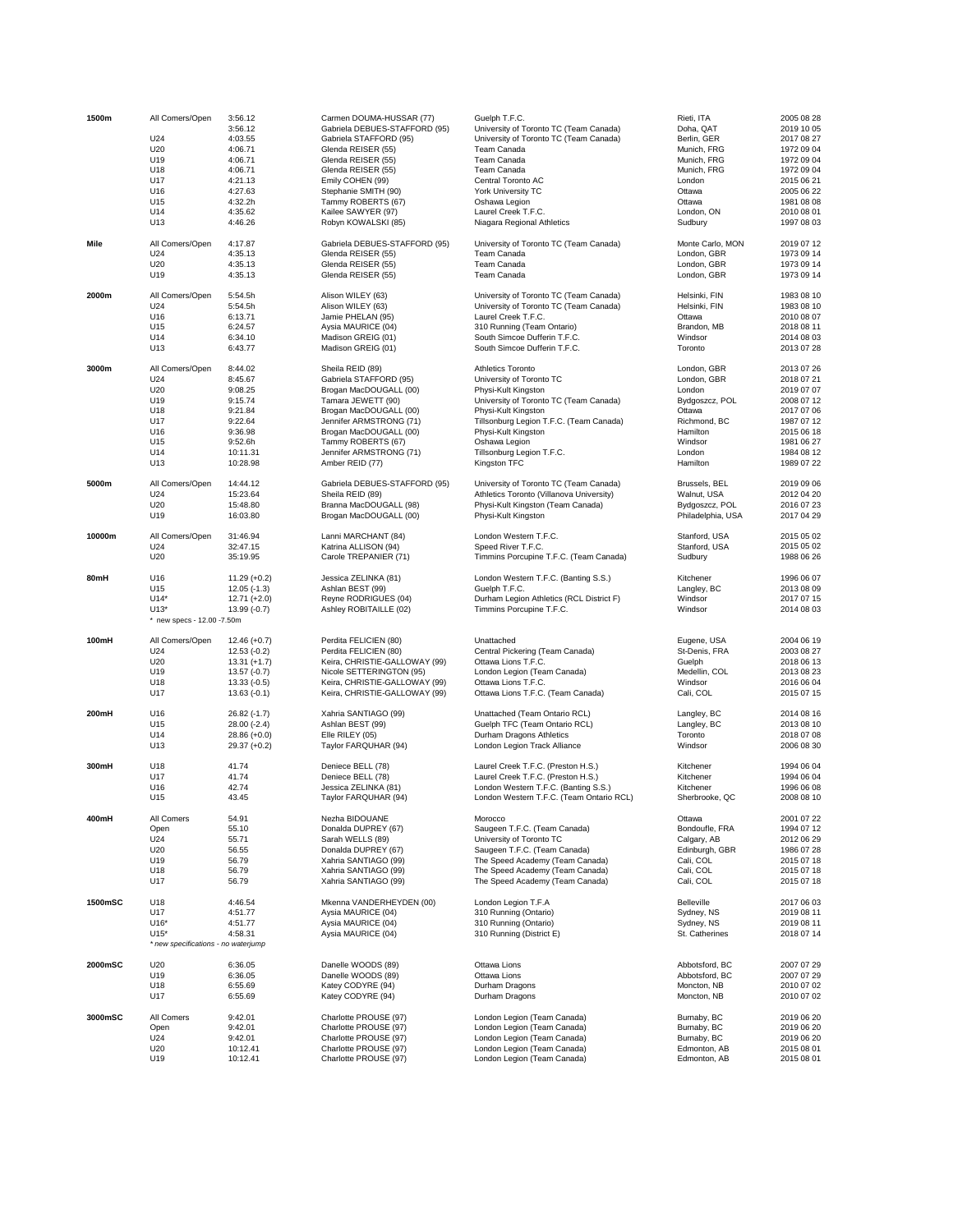| 800m RW    | U14                                                                                           | 3:44.52                                                                                                                                                                                                                        | Caitlyn THOMPSON (06)                                                                                                                                                                                                                                                         | Athletiques International                                                                                                                                                                                                                                                                                                                                                        | Hamilton                                                                                                                                                           | 2019 09 22                                                                                                                                                           |
|------------|-----------------------------------------------------------------------------------------------|--------------------------------------------------------------------------------------------------------------------------------------------------------------------------------------------------------------------------------|-------------------------------------------------------------------------------------------------------------------------------------------------------------------------------------------------------------------------------------------------------------------------------|----------------------------------------------------------------------------------------------------------------------------------------------------------------------------------------------------------------------------------------------------------------------------------------------------------------------------------------------------------------------------------|--------------------------------------------------------------------------------------------------------------------------------------------------------------------|----------------------------------------------------------------------------------------------------------------------------------------------------------------------|
|            | U13                                                                                           | 4:49.03                                                                                                                                                                                                                        | Melanie GAUTHIER (95)                                                                                                                                                                                                                                                         | Timmins Porcupine T.F.C.                                                                                                                                                                                                                                                                                                                                                         | Toronto                                                                                                                                                            | 2007 08 05                                                                                                                                                           |
| 1500m RW   | U18                                                                                           | 6:55.86                                                                                                                                                                                                                        | Rebecca LAVALLEE (83)                                                                                                                                                                                                                                                         | Peterborough (Team Ontario RCL)                                                                                                                                                                                                                                                                                                                                                  | Calgary                                                                                                                                                            | 2000 08 13                                                                                                                                                           |
|            | U17                                                                                           | 7:02.4h                                                                                                                                                                                                                        | Louise AUBIN (66)                                                                                                                                                                                                                                                             | Mississauga T.F.C.                                                                                                                                                                                                                                                                                                                                                               | North York                                                                                                                                                         | 1982 06 12                                                                                                                                                           |
|            | U16                                                                                           | 7:12.0h                                                                                                                                                                                                                        | Helene DAVIAU (64)                                                                                                                                                                                                                                                            | Etobicoke Striders T.F.C.                                                                                                                                                                                                                                                                                                                                                        | Etobicoke                                                                                                                                                          | 1979 06 17                                                                                                                                                           |
|            | U15                                                                                           | 7:35.6h                                                                                                                                                                                                                        | Sheila SKEOCH (65)                                                                                                                                                                                                                                                            | Temiskaming TC                                                                                                                                                                                                                                                                                                                                                                   | St. John's, NF                                                                                                                                                     | 1979 08 07                                                                                                                                                           |
| 3000m RW   | All Comers/Open                                                                               | 12:50.42                                                                                                                                                                                                                       | Alison BAKER (64)                                                                                                                                                                                                                                                             | Hamilton Olympic Club                                                                                                                                                                                                                                                                                                                                                            | North York                                                                                                                                                         | 1993 07 24                                                                                                                                                           |
|            | U24                                                                                           | 13:10.98                                                                                                                                                                                                                       | Ann PEEL (61)                                                                                                                                                                                                                                                                 | East Ottawa Lions                                                                                                                                                                                                                                                                                                                                                                | Etobicoke                                                                                                                                                          | 1983 06 19                                                                                                                                                           |
|            | U20                                                                                           | 13:32.40                                                                                                                                                                                                                       | Lora RIGUTTO (68)                                                                                                                                                                                                                                                             | <b>Brockville Legion Harriers</b>                                                                                                                                                                                                                                                                                                                                                | North York                                                                                                                                                         | 1987 06 21                                                                                                                                                           |
| 5000m RW   | All Comers                                                                                    | 21:51.31                                                                                                                                                                                                                       | Maria CRUZ                                                                                                                                                                                                                                                                    | Spain                                                                                                                                                                                                                                                                                                                                                                            | Sudbury                                                                                                                                                            | 1988 07 31                                                                                                                                                           |
|            | Open                                                                                          | 22:01.09                                                                                                                                                                                                                       | Ann PEEL (61)                                                                                                                                                                                                                                                                 | East Ottawa Lions (Team Canada)                                                                                                                                                                                                                                                                                                                                                  | Zagreb, YUG                                                                                                                                                        | 1987 07 17                                                                                                                                                           |
|            | U24                                                                                           | 22:17.5h                                                                                                                                                                                                                       | Ann PEEL (61)                                                                                                                                                                                                                                                                 | East Ottawa Lions                                                                                                                                                                                                                                                                                                                                                                | Bergen, NOR                                                                                                                                                        | 1984 05 05                                                                                                                                                           |
|            | U20                                                                                           | 23:57.21                                                                                                                                                                                                                       | Lora RIGUTTO (68)                                                                                                                                                                                                                                                             | <b>Brockville Legion Harriers</b>                                                                                                                                                                                                                                                                                                                                                | Ottawa                                                                                                                                                             | 1987 08 01                                                                                                                                                           |
|            | U19                                                                                           | 24:00.8h                                                                                                                                                                                                                       | Lora RIGUTTO (68)                                                                                                                                                                                                                                                             | <b>Brockville Legion Harriers</b>                                                                                                                                                                                                                                                                                                                                                | Ottawa                                                                                                                                                             | 1986 06 21                                                                                                                                                           |
|            | U18                                                                                           | 25:16.2h                                                                                                                                                                                                                       | Helene DAVIAU (64)                                                                                                                                                                                                                                                            | <b>Etobicoke Striders</b>                                                                                                                                                                                                                                                                                                                                                        | Sherbrooke                                                                                                                                                         | 1980 06 15                                                                                                                                                           |
|            | U17                                                                                           | 25:16.2h                                                                                                                                                                                                                       | Helene DAVIAU (64)                                                                                                                                                                                                                                                            | <b>Etobicoke Striders</b>                                                                                                                                                                                                                                                                                                                                                        | Sherbrooke                                                                                                                                                         | 1980 06 15                                                                                                                                                           |
| 10.000m RW | All Comers/Open                                                                               | 44:16.98                                                                                                                                                                                                                       | Rachel SEAMAN (86)                                                                                                                                                                                                                                                            | Peterborough Legion                                                                                                                                                                                                                                                                                                                                                              | Edmonton                                                                                                                                                           | 2015 07 04                                                                                                                                                           |
|            | U24                                                                                           | 47:41.81                                                                                                                                                                                                                       | Alison BAKER (64)                                                                                                                                                                                                                                                             | Kingston T.F.C.                                                                                                                                                                                                                                                                                                                                                                  | Karl-Marx-Stadt, GDR                                                                                                                                               | 1986 07 13                                                                                                                                                           |
|            | U20                                                                                           | 49:14.6h                                                                                                                                                                                                                       | Lora RIGUTTO (68)                                                                                                                                                                                                                                                             | <b>Brockville Legion</b>                                                                                                                                                                                                                                                                                                                                                         | Prescott                                                                                                                                                           | 1987 10 24                                                                                                                                                           |
|            | U19                                                                                           | 53:28.08                                                                                                                                                                                                                       | Rachel LAVALLEE (86)                                                                                                                                                                                                                                                          | Peterborough Legion                                                                                                                                                                                                                                                                                                                                                              | Toronto                                                                                                                                                            | 2004 06 12                                                                                                                                                           |
| 20,000m RW | All Comers/Open                                                                               | 1:38:48.5h                                                                                                                                                                                                                     | Rachel SEAMAN (86)                                                                                                                                                                                                                                                            | <b>Ontario Racewalkers</b>                                                                                                                                                                                                                                                                                                                                                       | Toronto                                                                                                                                                            | 2010 07 30                                                                                                                                                           |
|            | U24                                                                                           | 1:49:40.0h                                                                                                                                                                                                                     | Rachel LAVALLEE (86)                                                                                                                                                                                                                                                          | Peterborough Legion                                                                                                                                                                                                                                                                                                                                                              | Winnipeg                                                                                                                                                           | 2005 07 17                                                                                                                                                           |
| ΗJ         | All Comers<br>Open<br>U24<br>U20<br>U19<br>U18<br>U17<br>U16<br>U15<br>U14<br>U13             | 2.00<br>1.97<br>1.92<br>1.92<br>1.92<br>1.87<br>1.87<br>1.81<br>1.80<br>1.65<br>1.65<br>1.60                                                                                                                                   | Galina ASTAFEI<br>Nicole FORRESTER (76)<br>Wanita DYKSTRA (75)<br>Wanita DYKSTRA (75)<br>Wanita DYKSTRA (75)<br>Julie WHITE (60)<br>Julie WHITE (60)<br>Lea-Anne MADILL (69)<br>Julie WHITE (60)<br>Lesley MANION (67)<br>Paula GILMOUR (67)<br>Paula GILMOUR (67)            | Romania<br>Mississauga T.F.C.<br>Niagara Regional Athletics<br>Niagara Regional Athletics<br>Niagara Regional Athletics<br>Etobicoke Striders (Team Canada)<br>Etobicoke Striders (Team Canada)<br>Kitchener Waterloo M.T.F.A.<br>Brampton T.F.C.<br>Ottawa Kinsmen Harriers (District G)<br>Scarborough Optimists (District D)                                                  | Sudbury<br>Thessaloniki, GRE<br>North York<br>North York<br>North York<br>Montreal<br>Montreal<br>Brantford<br>Winnipeg, MB<br>Kitchener<br>Kitchener              | 1988 07 29<br>2007 07 30<br>1993 08 08<br>1993 08 08<br>1993 08 08<br>1976 07 28<br>1976 07 28<br>1984 05 17<br>1974 08 27<br>1980 07 19<br>1980 07 19<br>1979       |
| PV         | All Comers<br>Open<br>U <sub>24</sub><br>U20<br>U19<br>U18<br>U17<br>U16<br>U15               | 4.85<br>4.82<br>4.75<br>4.75<br>4.40<br>4.06<br>3.91<br>3.91<br>3.91<br>3.60<br>2.80                                                                                                                                           | Yarisley SILVA (87)<br>Alysha NEWMAN (94)<br>Alysha NEWMAN (94)<br>Alysha NEWMAN (94)<br>Alysha NEWMAN (94)<br>Alysha NEWMAN (94)<br>Alysha NEWMAN (94)<br>Alysha NEWMAN (94)<br>Alysha NEWMAN (94)<br>Alysha NEWMAN (94)<br>Madeline LI (99)                                 | Cuba<br>Bolton Pole Vault (Team Canada)<br>Bolton Pole Vault (Team Canada)<br>Bolton Pole Vault (Team Canada)<br>London Legion T.F.A. (Team Canada)<br>London Legion T.F.A. (Mother Teresa H.S.)<br>London Legion T.F.A. (Mother Teresa H.S.)<br>London Legion T.F.A. (Team Ontario RCL)<br>London Legion T.F.A. (Team Ontario RCL)<br>London Legion T.F.A.<br>The Speed Academy | Toronto<br>Paris, FRA<br>Brussels, BEL<br>Beckum, GER<br>Medellin, COL<br>Brockville<br>London<br>Ottawa<br>Ottawa<br>Windsor<br>Toronto                           | 2015 07 23<br>2019 08 24<br>2017 09 01<br>2017 08 27<br>2013 08 25<br>2012 06 08<br>2011 05 28<br>2010 08 08<br>2010 08 08<br>2009 07 05<br>2013 07 27               |
| IJ         | All Comers<br>Open<br>U24<br>U20<br>U19<br>U18<br>U17<br>U16<br>U15<br>U14<br>U <sub>13</sub> | $6.90 (+1.1)$<br>$6.82$ $(+1.0)$<br>$6.66 (+1.9)$<br>$6.50(+1.6)$<br>$6.41 (+1.9)$<br>$6.41 (+1.9)$<br>$5.98 (+1.4)$<br>$5.75 (+1.4)$<br>$5.75 (+1.4)$<br>$5.74(+1.6)$<br>$5.28 (+2.0)$<br>4.92 (-0.9)                         | Cristabel NETTEY<br>Tabia CHARLES (85)<br>Nicole DEVONISH (73)<br>Karen NELSON (63)<br>Nicole ALI (64)<br>Nicole ALI (64)<br>Nicole DEVONISH (73)<br>Jessica ZELINKA (81)<br>Nicole ALI (64)<br>Michelle MACDONALD (81)<br>Michelle MACDONALD (81)<br>Veronica DYER (77)      | Canada<br>Elite Edge<br>Unattached (University of Texas)<br>Canada (Scarborough Optimists)<br>Scarborough Optimists<br>Scarborough Optimists<br>Oshawa Legion<br>London Western T.F.C. (Team Ontario RCL)<br>Scarborough Optimists<br>Pegasus Athletic Club<br><b>Burlington Legion Optimist</b><br>Oshawa Olympics                                                              | Toronto<br>Chalia, GRE<br>Lubbock, USA<br>Celje, YUG<br>Regina, SK<br>Regina, SK<br>Hamilton<br>Sherbrooke<br>Etobicoke<br>Abbotsford, BC<br>Ottawa<br>Hamilton    | 2015 07 24<br>2008 06 07<br>1996 05 17<br>1982 07 04<br>1981 08 01<br>1981 08 01<br>1989 07 22<br>1996 08 11<br>1979 08 18<br>1995 07 30<br>1994 07 02<br>1989 07 23 |
| TJ         | All Comers<br>Open<br>U24<br>U20<br>U19<br>U18<br>U17<br>U16<br>U15                           | $14.62 (+1.3)$<br>13.99 (+0.6)<br>$13.94 (+1.7)$<br>$13.43 (+1.0)$<br>$13.04 (+0.6)$<br>$13.13 (+1.4)p(2)$<br>$12.95 (+0.9)$<br>$13.13 (+1.4)p(2)$<br>$12.95 (+0.9)$<br>$11.92 (+0.6)$<br>$12.06 (+0.2)p(2)$<br>$11.92 (+0.6)$ | Cristina NICOLAU<br>Tabia CHARLES (85)<br>Tabia CHARLES (85)<br>Tabia CHARLES (85)<br>Tabia CHARLES (85)<br>Mahalia MITCHELL (02)<br>Tabia CHARLES (85)<br>Mahalia MITCHELL (02)<br>Tabia CHARLES (85)<br>Angela MERCURIO (96)<br>Kalista ELLIOT (05)<br>Angela MERCURIO (96) | Romania<br>Elite Edge<br>(Unattached) University of Miami<br><b>Westview Legends</b><br><b>Westview Legends</b><br><b>Speed Academy Athletics Club</b><br>Etobicoke Gladstone<br><b>Speed Academy Athletics Club</b><br><b>Etobicoke Gladstone</b><br>Supreme Athletics (Team Ontario RCL)<br><b>Unattached Ontario</b><br>Supreme Athletics (Team Ontario RCL)                  | Ottawa<br>Eugene, USA<br>Philadelphia, USA<br>Austin, USA<br>Toronto<br>Queretaro, MEX<br>London<br>Queretaro, MEX<br>London<br>Ottawa<br><b>Toronto</b><br>Ottawa | 2001 07 22<br>2010 07 03<br>2006 04 29<br>2004 04 03<br>2003 06 15<br>2019 07 07<br>2001 06 30<br>2019 07 07<br>2001 06 30<br>2010 08 06<br>2019 07 07<br>2010 08 06 |
|            | U14<br>U13                                                                                    | $12.06 (+0.2)p(2)$<br>$11.16(-0.6)$<br>$9.40 (+1.3)$                                                                                                                                                                           | Kalista ELLIOT (05)<br>Michelle MACDONALD (81)<br>J. HOLLINGSWORTH (81)                                                                                                                                                                                                       | <b>Unattached Ontario</b><br><b>Burlington Legion</b><br>St. Thomas Legion                                                                                                                                                                                                                                                                                                       | <b>Toronto</b><br>Kitchener<br>North York                                                                                                                          | 2019 07 07<br>1994 07 30<br>1993 08 07                                                                                                                               |
| SP         | All Comers                                                                                    | 20.66                                                                                                                                                                                                                          | Marianne ADAM                                                                                                                                                                                                                                                                 | German Democratic Republic                                                                                                                                                                                                                                                                                                                                                       | Sudbury                                                                                                                                                            | 1975 08 29                                                                                                                                                           |
|            | Open                                                                                          | 19.28                                                                                                                                                                                                                          | Brittany CREW (94)                                                                                                                                                                                                                                                            | SISU Throws Club (Team Canada)                                                                                                                                                                                                                                                                                                                                                   | Berlin, GER                                                                                                                                                        | 2019 09 01                                                                                                                                                           |
|            | U24                                                                                           | 18.58                                                                                                                                                                                                                          | Brittany CREW (94)                                                                                                                                                                                                                                                            | SISU Throws Club                                                                                                                                                                                                                                                                                                                                                                 | Tuscon, USA                                                                                                                                                        | 2017 05 20                                                                                                                                                           |
|            | U20                                                                                           | 17.24                                                                                                                                                                                                                          | Trinity TUTTI (00)                                                                                                                                                                                                                                                            | SISU Throws Club                                                                                                                                                                                                                                                                                                                                                                 | Kutztown, USA                                                                                                                                                      | 2019 08 09                                                                                                                                                           |
|            | U19                                                                                           | 15.42                                                                                                                                                                                                                          | Trinity TUTTI (00)                                                                                                                                                                                                                                                            | SISU Throws Club                                                                                                                                                                                                                                                                                                                                                                 | Toronto                                                                                                                                                            | 2017 06 25                                                                                                                                                           |
|            | $U18*$                                                                                        | 17.82                                                                                                                                                                                                                          | Trinity TUTTI (00)                                                                                                                                                                                                                                                            | SISU Throws Club (Team Canada)                                                                                                                                                                                                                                                                                                                                                   | Nassau, BAH                                                                                                                                                        | 2017 07 20                                                                                                                                                           |
|            | $U17*$                                                                                        | 16.79                                                                                                                                                                                                                          | Trinity TUTTI (00)                                                                                                                                                                                                                                                            | Team GRUNT (District B)                                                                                                                                                                                                                                                                                                                                                          | London                                                                                                                                                             | 2015 07 04                                                                                                                                                           |
|            | $U16*$                                                                                        | 16.79                                                                                                                                                                                                                          | Trinity TUTTI (00)                                                                                                                                                                                                                                                            | Team GRUNT (District B)                                                                                                                                                                                                                                                                                                                                                          | London                                                                                                                                                             | 2015 07 04                                                                                                                                                           |
|            | $U15*$                                                                                        | 14.25                                                                                                                                                                                                                          | Trinity TUTTI (00)                                                                                                                                                                                                                                                            | Team GRUNT                                                                                                                                                                                                                                                                                                                                                                       | Windsor                                                                                                                                                            | 2014 08 03                                                                                                                                                           |
|            | $U14*$                                                                                        | 12.45                                                                                                                                                                                                                          | Trinity TUTTI (00)                                                                                                                                                                                                                                                            | <b>Team GRUNT</b>                                                                                                                                                                                                                                                                                                                                                                | Toronto                                                                                                                                                            | 2013 07 09                                                                                                                                                           |
|            | $U13*$                                                                                        | 8.93                                                                                                                                                                                                                           | Amy WELLER (04)                                                                                                                                                                                                                                                               | London Western T.F.C.                                                                                                                                                                                                                                                                                                                                                            | London                                                                                                                                                             | 2016 04 24                                                                                                                                                           |

*\* 3kg. implement*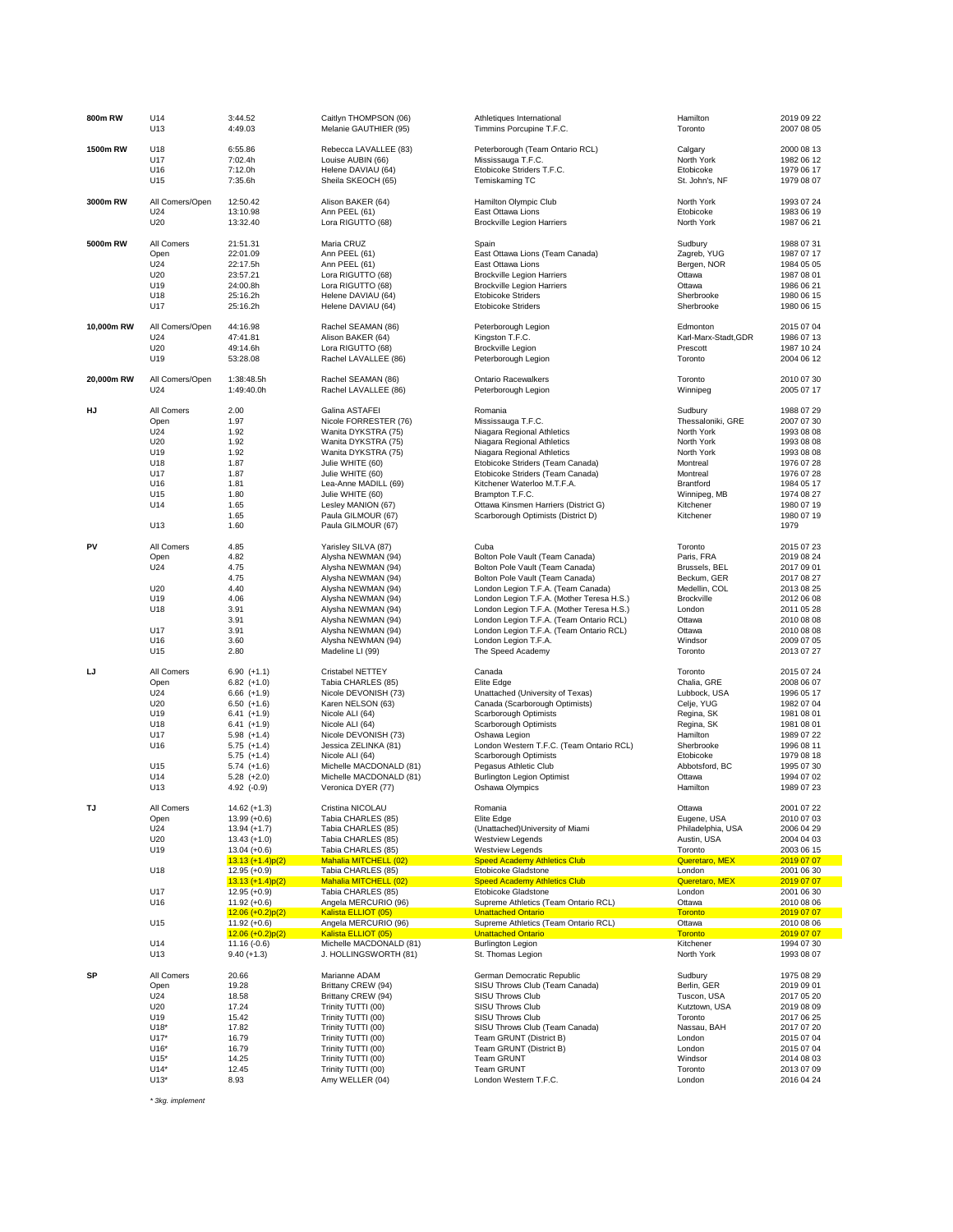| DT                | All Comers<br>Open<br>U24<br>U20<br>U19<br>U18<br>U17<br>U16<br>U15<br>$U14*$<br>$U13*$             | 68.24<br>59.76<br>56.95<br>56.95<br>52.77<br>51.28<br>47.14<br>46.07<br>40.91<br>40.39<br>28.71 | Ilke WYLUDDA<br>Tina MCDONALD (76)<br>Trinity TUTTI (00)<br>Trinity TUTTI (00)<br>Trinity TUTTI (00)<br>Trinity TUTTI (00)<br>Liz POLYAK (64)<br>Trinity TUTTI (00)<br>Grace TENNANT (99)<br>Julia TUNKS (06)<br>Lexi STANAT (06)             | German Democratic Republic<br><b>Toronto Sports Athletics</b><br><b>SISU Throws Club</b><br>SISU Throws Club<br>SISU Throws Club (Eastdale Collegiate)<br>SISU Throws Club (Team Ontario RCL)<br><b>Brantford TFC</b><br><b>Team GRUNT</b><br><b>Team GRUNT</b><br>Unattached<br>St Thomas Legion                                            | Sudbury<br>Toronto<br>Montreal, QC<br>Montreal, QC<br>Toronto<br>Winnipeg, MB<br>Etobicoke<br>St. Catharines<br>Hamilton<br>Windsor<br>Toronto              | 1988 07 31<br>2001 05 03<br>2019 07 26<br>2019 07 26<br>2018 06 09<br>2017 08 04<br>1980 05 11<br>2015 07 18<br>2013 06 23<br>2019 08 04<br>2018 06 26 |
|-------------------|-----------------------------------------------------------------------------------------------------|-------------------------------------------------------------------------------------------------|-----------------------------------------------------------------------------------------------------------------------------------------------------------------------------------------------------------------------------------------------|----------------------------------------------------------------------------------------------------------------------------------------------------------------------------------------------------------------------------------------------------------------------------------------------------------------------------------------------|-------------------------------------------------------------------------------------------------------------------------------------------------------------|--------------------------------------------------------------------------------------------------------------------------------------------------------|
|                   | * 0.75kg implement                                                                                  |                                                                                                 |                                                                                                                                                                                                                                               |                                                                                                                                                                                                                                                                                                                                              |                                                                                                                                                             |                                                                                                                                                        |
| HТ                | All Comers/Open<br>U24<br>U20<br>U19<br>$U18*$<br>$U17*$<br>$U16*$<br>$U15*$                        | 75.73<br>66.42<br>57.95<br>55.45<br>58.53<br>55.25<br>53.64<br>48.85                            | Sultana FRIZELL (84)<br>Sultana FRIZELL (84)<br>Sultana FRIZELL (84)<br>Sultana FRIZELL (84)<br>Kristina TCHOUMAK (01)<br>Mackenzie WILSON (02)<br>Trinity TUTTI (00)<br>Michelle VAN STUYVENBERG (05)                                        | Ottawa Lions TFC<br>Ottawa Lions TFC<br>Ottawa Lions TFC<br>Ottawa Lions TFC<br>Etobicoke T.F.C.<br>University of Windsor Athletics Club<br>Team G.R.U.N.T. (District B)<br>Saugeen T.F.C.                                                                                                                                                   | Tucson, AZ<br>Athens, GA<br>Athens, GA<br>Kitchener<br>St Thomas<br>Windsor<br>London<br>Windsor                                                            | 2014 05 22<br>2005 05 05<br>2003 08 16<br>2002 07 28<br>2018 08 01<br>2018 07 22<br>2015 07 04<br>2019 08 04                                           |
|                   | * 3kg. implement                                                                                    |                                                                                                 |                                                                                                                                                                                                                                               |                                                                                                                                                                                                                                                                                                                                              |                                                                                                                                                             |                                                                                                                                                        |
| JT                | All Comers<br>Open<br>U24<br>U20<br>U19<br>U18*<br>$U17*$<br>$U16*$<br>$U15*$<br>$U14**$<br>$U13**$ | 62.83<br>57.47<br>57.47<br>50.73<br>50.73<br>49.77<br>47.88<br>41.86<br>40.60<br>33.61<br>25.44 | Kiz GLEADLE<br>Ashley PRYKE (97)<br>Ashley PRYKE (97)<br>Alexandria WEBB (02)<br>Alexandria WEBB (02)<br>Victoria SMITH (95)<br>Alexis BRENZIL (98)<br>Grace TENNANT (99)<br>Grace TENNANT (99)<br>Brooke ROWLAND (94)<br>Emma McDougall (01) | Canada<br>SISU Throws Club (University of Memphis)<br>SISU Throws Club (University of Memphis)<br><b>Invictus Athletics Club</b><br><b>Invictus Athletics Club</b><br>Windsor Legion (Team Ontario RCL)<br>Niagara Regional Athletics<br>Team G.R.U.N.T.<br>Team G.R.U.N.T.<br>Orangeville T.F.C. (District G)<br>Niagara Regional Athletics | Toronto<br>Starkville, USA<br>Starkville, USA<br>Montreal, QC<br>Montreal, QC<br>Charlottetown, PE<br>London<br>Langley, BC<br>Toronto<br>Ottawa<br>Toronto | 2015 07 21<br>2019 03 23<br>2019 03 23<br>2019 07 27<br>2019 07 27<br>2012 08 17<br>2014 08 09<br>2014 08 17<br>2013 07 27<br>2007 07 20<br>2013 07 27 |
|                   | *500g. Implement, **400g implement                                                                  |                                                                                                 |                                                                                                                                                                                                                                               |                                                                                                                                                                                                                                                                                                                                              |                                                                                                                                                             |                                                                                                                                                        |
| <b>Tetrathlon</b> | Bantam-U14                                                                                          | 2180                                                                                            | Jillian CATTON (03)<br>$13.43(+0.8)$ 1.36<br>7.52 26.99(-0.4)                                                                                                                                                                                 | <b>Brampton Bullets</b>                                                                                                                                                                                                                                                                                                                      | Toronto                                                                                                                                                     | 2016 06 26                                                                                                                                             |
|                   | Bantam-U13                                                                                          | 1769                                                                                            | Jillian CATTON (03)<br>14.90(+0.1) 1.39 7.29 29.56(-1.6)                                                                                                                                                                                      | <b>Lightning Athletics</b>                                                                                                                                                                                                                                                                                                                   | Windsor                                                                                                                                                     | 2015 06 13                                                                                                                                             |
|                   |                                                                                                     | (Tetrathlon: 80mH, High Jump, Shot Put, 200m)                                                   |                                                                                                                                                                                                                                               |                                                                                                                                                                                                                                                                                                                                              |                                                                                                                                                             |                                                                                                                                                        |
| Pentathlon        | Midget-U16                                                                                          | 3405                                                                                            | Victoria FAIR (99)<br>12.17(+1.0) 1.57 11.79 5.06(+1.0) 2:31.69                                                                                                                                                                               | Niagara Regional Athletics                                                                                                                                                                                                                                                                                                                   | Toronto                                                                                                                                                     | 2014 06 14                                                                                                                                             |
|                   | Midget-U15                                                                                          | 3022                                                                                            | Izzy GOUDROS (03)<br>$12.21(+0.4)$ $1.47$ $9.22$ $4.90(+0.4)$                                                                                                                                                                                 | <b>Bullets Track Club</b><br>2:35.98                                                                                                                                                                                                                                                                                                         | Branton, MB                                                                                                                                                 | 2017 08 13                                                                                                                                             |
|                   |                                                                                                     | (Pentathlon: 80mH, High Jump, Shot Put, Long Jump, 800m)                                        |                                                                                                                                                                                                                                               |                                                                                                                                                                                                                                                                                                                                              |                                                                                                                                                             |                                                                                                                                                        |
| Heptathlon        | All Comers/Open                                                                                     | 6599                                                                                            | Jessica ZELINKA (81)                                                                                                                                                                                                                          | Unattached (Team Canada)                                                                                                                                                                                                                                                                                                                     | Calgary, AB                                                                                                                                                 | 2012 06 27-28                                                                                                                                          |
|                   | Espoir-U24                                                                                          | 5822                                                                                            | 12.76(-0.6) 1.77 14.74 23.42(+2.1) 5.98(+2.9) 46.60 2:08.95<br>Jillian DROUIN (86)                                                                                                                                                            | Sarnia Athletics SW T.F.C. (Univ. of Syracuse)                                                                                                                                                                                                                                                                                               | Sacramento, USA                                                                                                                                             | 2007 06 07-08                                                                                                                                          |
|                   | Junior-U20                                                                                          | 5688                                                                                            | 14.14(+0.9) 1.87 11.99 25.02(+3.9) 6.01(+3.1) 38.16 2:24.33<br>Jessica ZELINKA (81)                                                                                                                                                           | London Western T.F.C. (Team Canada)                                                                                                                                                                                                                                                                                                          | Santiago, CHL                                                                                                                                               | 2000 10 20-21                                                                                                                                          |
|                   | Junior-U19                                                                                          | 4991                                                                                            | 14.02(-0.9) 1.77 11.57 24.73(-0.2) 5.85(+0.1) 37.40 2:21.34<br>Jessica ZELINKA (81)                                                                                                                                                           | London Western T.F.C.                                                                                                                                                                                                                                                                                                                        | Ottawa                                                                                                                                                      | 1998 06 27-28                                                                                                                                          |
|                   | Junior-U19                                                                                          | 5308                                                                                            | 14.07(+3.8) 1.63 9.88 24.86(-0.3) 5.27(+2.0) 30.38 2:28.46<br>Dallyssa HUGGINS (98)                                                                                                                                                           | Unattached                                                                                                                                                                                                                                                                                                                                   | Windsor                                                                                                                                                     | 2016 07 24                                                                                                                                             |
|                   | Youth-U18*                                                                                          | 5046                                                                                            | 15.61(+1.8) 1.76 12.80 25.89(+0.0) 5.17(-1.9) 35.43 2:13.81<br>Dallyssa HUGGINS (98)                                                                                                                                                          | Unattached Ontario                                                                                                                                                                                                                                                                                                                           | Windsor                                                                                                                                                     | 2015 06 12-13                                                                                                                                          |
|                   | Youth-U17*                                                                                          | 4751                                                                                            | 14.78(+2.9) 1.71 10.83 25.52(+2.6) 4.55(+0.0) 29.89 2:09.77<br>Alexis BRENZIL (98)                                                                                                                                                            |                                                                                                                                                                                                                                                                                                                                              | Toronto                                                                                                                                                     | 2014 06 14-15                                                                                                                                          |
|                   |                                                                                                     | 4897                                                                                            | 14.97(+0.5) 1.45 12.19 25.77(+2.8) 5.26(0.0) 39.81 2:41.73<br>Izzy GOUDROS (03)<br>14.12(-2.0) 1.52 11.15 24.71(+0.0) 5.59(+0.7) 22.69 2:28.81                                                                                                | Niagara Regional Athletics<br>Unattached Ontario                                                                                                                                                                                                                                                                                             | Sydney, NS                                                                                                                                                  | 2019 08 09-10                                                                                                                                          |
|                   | * with 3kg shot, 500g javelin                                                                       |                                                                                                 |                                                                                                                                                                                                                                               |                                                                                                                                                                                                                                                                                                                                              |                                                                                                                                                             |                                                                                                                                                        |
| 4x100m            | All Comers                                                                                          | 42.58                                                                                           | UNITED STATES (COMPOSITE)                                                                                                                                                                                                                     |                                                                                                                                                                                                                                                                                                                                              | Toronto                                                                                                                                                     | 2015 07 25                                                                                                                                             |
|                   | Open                                                                                                | 42.60                                                                                           | (Barbara Pierre, Lekeisha Lawson, Morolake Akinosun, Kaylin Whitney)<br>CANADA (COMPOSITE)                                                                                                                                                    |                                                                                                                                                                                                                                                                                                                                              | Beijing, CHN                                                                                                                                                | 2015 08 29                                                                                                                                             |
|                   |                                                                                                     | 45.8h                                                                                           | (Crystal Emmanuel, Kimberly Hyacinthe, Isatu Fofanah, Khamica Bingham)<br>TENNESSEE TIGERBELLES (CLUB)                                                                                                                                        |                                                                                                                                                                                                                                                                                                                                              | Toronto                                                                                                                                                     | 1965 06 10                                                                                                                                             |
|                   |                                                                                                     | 45.99                                                                                           | (Sonia Guss, Lorraine Dunn, Wyomia Tyus, Edith McGuire)<br>SPEED RIVER T.F.C. (CLUB)                                                                                                                                                          |                                                                                                                                                                                                                                                                                                                                              | Ottawa                                                                                                                                                      | 2017 07 09                                                                                                                                             |
|                   |                                                                                                     | 44.66p(2)                                                                                       | (Shyvonne Roxborough, Ashlan Best, Naomi Lance, Jena Smith)<br><b>SPEED RIVER T.F.C. (CLUB)</b>                                                                                                                                               |                                                                                                                                                                                                                                                                                                                                              | Montreal, QC                                                                                                                                                | 2019 07 28                                                                                                                                             |
|                   |                                                                                                     |                                                                                                 | (Shyvonne Roxborough, Ashlan Best, Tyra Boug, Kendra Leger)                                                                                                                                                                                   |                                                                                                                                                                                                                                                                                                                                              | Monton, NB                                                                                                                                                  |                                                                                                                                                        |
|                   | Espoir-U24                                                                                          | 44.77                                                                                           | CANADA (COMPOSITE)<br>(Crystal Emmanuel, Janelle Bell-Spence, Leah Walkeden, Loudia Laarman)                                                                                                                                                  |                                                                                                                                                                                                                                                                                                                                              |                                                                                                                                                             | 2010 07 23                                                                                                                                             |
|                   |                                                                                                     | 46.25                                                                                           | MISSISSAUGA TFC (CLUB)<br>(Tanja Reid, Simone Tomlinson, Andrea Ingleton, Lesley Batson)                                                                                                                                                      |                                                                                                                                                                                                                                                                                                                                              | North York                                                                                                                                                  | 1994 06 19                                                                                                                                             |
|                   |                                                                                                     | 46.2h                                                                                           | UNIVERSITY OF TORONTO TC (CLUB)<br>(Eleanor Mahal, Susan Bradley, Jill Ross, Ann Bryan)                                                                                                                                                       |                                                                                                                                                                                                                                                                                                                                              | Sudbury                                                                                                                                                     | 1975 08 24                                                                                                                                             |
|                   |                                                                                                     | 44.66p(2)                                                                                       | <b>SPEED RIVER T.F.C. (CLUB)</b><br>(Shyvonne Roxborough, Ashlan Best, Tyra Boug, Kendra Leger)                                                                                                                                               |                                                                                                                                                                                                                                                                                                                                              | Montreal, QC                                                                                                                                                | 2019 07 28                                                                                                                                             |
|                   | Junior-U20                                                                                          | 44.77                                                                                           | CANADA (COMPOSITE)<br>(Crystal Emmanuel, Janelle Bell-Spence, Leah Walkeden, Loudia Laarman)                                                                                                                                                  |                                                                                                                                                                                                                                                                                                                                              | Monton, NB                                                                                                                                                  | 2010 07 23                                                                                                                                             |
|                   |                                                                                                     | 46.36                                                                                           | UNIVERSITY OF TORONTO TC (CLUB)<br>(Krissy Liphardt, Shelley-Ann Brown, Leia Ince-Mercer, Jennifer Mayhue)                                                                                                                                    |                                                                                                                                                                                                                                                                                                                                              | North York                                                                                                                                                  | 1997 06 22                                                                                                                                             |
|                   |                                                                                                     | 46.27p(2)                                                                                       | <b>BRAMPTON TC (CLUB)</b>                                                                                                                                                                                                                     | (Jadyn Chevannes-Skeen, Naomi Kerr, Nita Patterson-Reid, Khamica Bingham)                                                                                                                                                                                                                                                                    | Toronto                                                                                                                                                     | 2011 07 23                                                                                                                                             |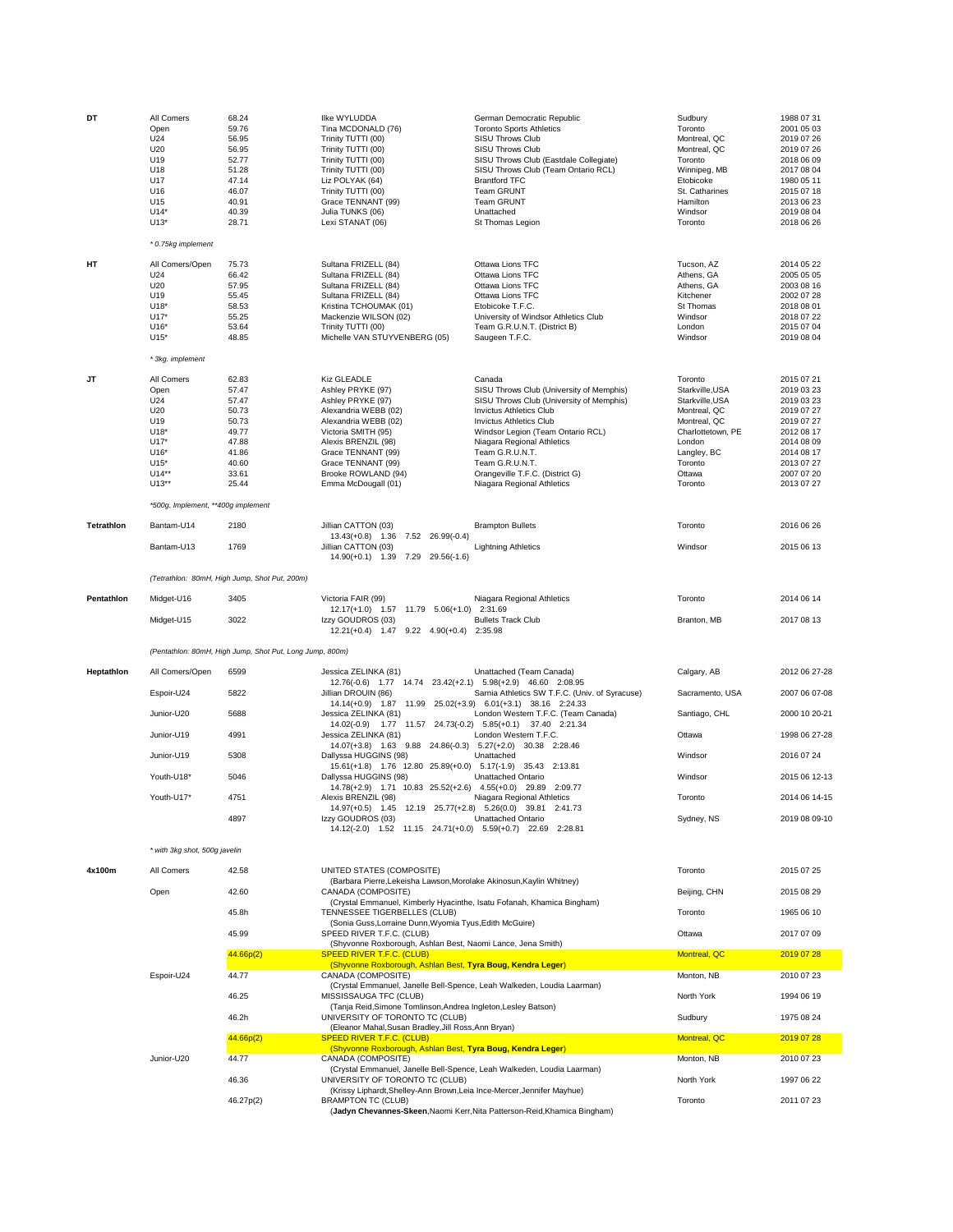|         |                 | 46.2h       | UNIVERSITY OF TORONTO TC (CLUB)                                                                             | Sudbury           | 1975 08 24 |
|---------|-----------------|-------------|-------------------------------------------------------------------------------------------------------------|-------------------|------------|
|         | Youth-U18       | 46.09       | (Eleanor Mahal, Susan Bradley, Jill Ross, Ann Bryan)<br>TEAM CANADA (COMPOSITE)                             | Queretaro, MEX    | 2019 07 07 |
|         |                 |             | (Brianna Gayle, Izzy Goudros, Hannah Heise, Jillian Catton)                                                 |                   |            |
|         |                 | 46.65       | MISSISSAUGA TFC<br>(Janette Wood, Angela Bailey, Claudia Topatigh, Cindy Moore)                             | St. John's, NF    | 1977 08 08 |
|         |                 | 46.27p(2)   | <b>BRAMPTON TC (CLUB)</b>                                                                                   | Toronto           | 2011 07 23 |
|         | Midget-U16      | 48.11       | (Jadyn Chevannes-Skeen, Naomi Kerr, Nita Patterson-Reid, Khamica Bingham)<br><b>ONTARIO (COMPOSITE)</b>     | Brandon, MB       | 2017 08 13 |
|         |                 |             | (Nicole McKenzie, Jillian Catton, Ashantai Bollers, Olivia Gee)                                             |                   |            |
|         |                 | 49.2h       | <b>SCARBOROUGH OPTIMISTS</b><br>(Michelle Gettfield, Carol Samuels, Melissa Williams, Carla Wilson)         | Etobicoke         | 1982 07 25 |
|         |                 | 49.64       | OSHAWA LEGION TFC (CLUB)                                                                                    | Kitchener         | 1999 06 13 |
|         |                 | 49.64       | (Jenn Evans, Tabia Charles, Shannon Boodram, Patricia Mayers)<br>I BE FAST (CLUB)                           | LaSalle           | 2004 07 31 |
|         |                 |             | (Resia Duncan, Chanel Kellyman, Elisha McLean, Iman Blackman)                                               |                   |            |
|         |                 | 48.34p(2)   | FLYING ANGELS ACADEMY (CLUB)<br>(Ariana Walcott, Nnenna Ibe, Chelsea Agyemang, Nh'keeda Lambert)            | Ste-Therese, QC   | 2015 08 08 |
|         |                 | 47.85p(2)   | <b>FLYING ANGELS ACADEMY (CLUB)</b>                                                                         | <b>Syndey, NS</b> | 2019 08 10 |
|         | Bantam-U14      | 51.47       | (Peace Omanzane, Tolulope Akinduro, Gabrielle Cole, Mackayla Francis)<br>OSHAWA LEGION TFC (CLUB)           | Kitchener         | 1998 07 04 |
|         |                 |             | (Jennifer Evans, Tabia Charles, Shannon Boodram, Patricia Mayers)                                           |                   |            |
| 4x200m  | All Comers      | 1:33.40     | UNATTACHED (COMPOSITE)                                                                                      | Philadelphia, USA | 2004 04 24 |
|         |                 |             | (Foy Williams, Lindsey Lochhead, Erica Witter, Daniella Vega)                                               |                   |            |
|         | Open            | 1:35.3h     | UNIVERSITY OF TORONTO TC (CLUB)<br>(Angela Bailey, Marita Payne, Jill Ross, Dana Wright)                    | Etobicoke         | 1980 07 03 |
|         | Espoir-U24      | 1:35.3h     | UNIVERSITY OF TORONTO TC (CLUB)                                                                             | Etobicoke         | 1980 07 03 |
|         | Junior-U20      | 1:38.53     | (Angela Bailey, Marita Payne, Jill Ross, Dana Wright)<br>UNIVERSITY OF TORONTO TC (CLUB)                    | North York        | 1997 06 22 |
|         |                 |             | (Krissy Liphardt, Shelley-Ann Brown, Leia Ince-Mercer, Jennifer Mayhue)                                     |                   |            |
|         |                 | 1:37.43p(2) | <b>BRAMPTON TC (CLUB)</b><br>(Naomi Kerr, Daniela Anana-Bediakoh, Simone Martin, Khamica Bingham)           | Toronto           | 2010 06 13 |
|         | Youth-U18       | 1:47.22     | <b>ONTARIO (COMPOSITE)</b>                                                                                  | Toronto           | 2011 07 24 |
|         |                 | 1:40.4h     | (Leanne Maslowski, Kassidy Matthews, Jenna Smith, Claire De Paul)<br>MISSISSAUGA T.F.C. (CLUB)              | Etobicoke         | 1976 07 10 |
|         |                 |             | (Sharon Lavery, Cindy Moore, Claudia Topatigh, Janette Wood)                                                |                   |            |
|         |                 | 1:40.65     | <b>BRAMPTON TC (CLUB)</b><br>(Jahleen Reid, Sasha Seymour, Brittany Peschier, Acacia Frempong-Manso)        | Toronto           | 2011 07 24 |
|         | Midget-U16      | 1:47.22     | <b>ONTARIO (COMPOSITE)</b>                                                                                  | Toronto           | 2011 07 24 |
|         |                 | 1:44.51     | (Leanne Maslowski, Kassidy Matthews, Jenna Smith, Claire De Paul)<br>NIAGARA FALLS OPTIMISTS (CLUB)         | North York        | 1991 06 23 |
|         |                 |             | (Devon Knowles, Amanda Neufeld, Kim Schonewille, Judy Galambos)                                             |                   |            |
|         | Bantam-U14      | 1:46.00     | OSHAWA LEGION T.F.C. (CLUB)<br>(Jennifer Evans, Tabia Charles, Shannon Boodram, Patricia Mayers)            | Kitchener         | 1998 07 04 |
|         |                 |             |                                                                                                             |                   |            |
| 4X400m  | All Comers/Open | 3:24.94     | CANADA (COMPOSITE)<br>(Carline Muir, Alicia Brown, Noelle Montcalm, Sage Watson)                            | Rio de Janeiro    | 2016 08 19 |
|         |                 | 3:41.04     | UNIVERSITY OF TORONTO TC (CLUB)                                                                             | Walnut, USA       | 2014 04 19 |
|         | Espoir-U24      | 3.31.93     | (Brenna Thomson, Fiona Callender, Maggie Hanlon, Natalie Geiger)<br>CANADA (COMPOSITE)                      | Tampere, FIN      | 2018 07 15 |
|         |                 |             | (X. Santiago, A. Rynda, A. Best, S. Samuel)                                                                 |                   |            |
|         |                 | 3:30.68p    | <b>TEAM CANADA (COMPOSITE)</b><br>(Lauren Gale, Aurora Rynda, Alyssa Marsh, Catherine Leger)                | San Jose, CRC     | 2019 07 21 |
|         |                 | 3:43.28     | UNIVERSITY OF TORONTO TC (CLUB)                                                                             | Abbotsford, BC    | 2008 07 27 |
|         | Junior-U20      | 3.31.93     | (Athena McBean, M.Buttinger, Natalie Geiger, Sarah Wells)<br>CANADA (COMPOSITE)                             | Tampere, FIN      | 2018 07 15 |
|         |                 |             | (X. Santiago, A. Rynda, A. Best, S. Samuel)                                                                 |                   |            |
|         |                 | 3:30.68p    | <b>TEAM CANADA (COMPOSITE)</b><br>(Lauren Gale, Aurora Rynda, Alyssa Marsh, Catherine Leger)                | San Jose, CRC     | 2019 07 21 |
|         |                 | 3:43.28     | UNIVERSITY OF TORONTO TC (CLUB)                                                                             | Abbotsford, BC    | 2008 07 27 |
|         | Youth-U18       | 3:44.8h     | (Athena McBean, M.Buttinger, Natalie Geiger, Sarah Wells)<br>MISSISSAUGA TFC (CLUB)                         | Brantford         | 1977 07 09 |
|         |                 |             | (Angela Bailey, Cindy Moore, Claudia Topatigh, Janette Wood)                                                |                   |            |
|         | Midget-U16      | 3:58.88     | LAUREL CREEK (CLUB)<br>(Alle Butler, Chisomo McHaina, Maddie Charnuski, Jessica Buttinger)                  | Toronto           | 2007 06 17 |
|         | Bantam-U14      | 4:23.30     | TEAM ONTARIO - ATOM (COMPOSITE)                                                                             | Etobicoke         | 1988 08 05 |
|         |                 |             | (S. Freitag, W. Bellmore, A. Ross, Collette Courtney)<br>NIAGARA OLYMPIC (CLUB)                             | Toronto           | 2006 06 11 |
|         |                 | 4:26.42     | (Sarah Kleemola, Rachel Cahill, Alannah MacDonald, Allison Easterbrook)                                     |                   |            |
| 4X800m  | All Comers      | 8:14.85     | CANADA (COMPOSITE)<br>(Melissa Bishop, Karine Belleau-Béliveau, Diane Cummins, Lemlem Bereket Ogbasilassie) | Philadelphia, USA | 2013 04 27 |
|         | Open            | 9:05.90     | HAMILTON OLYMPIC CLUB                                                                                       | North York        | 1991 06 23 |
|         |                 |             | (Nicky Knapp, Denise Vandeputte, Nicole Stevenson, Sharon MacKinnon)                                        |                   |            |
|         | Espoir-U24      | 9:06.39     | NEWMARKET HUSKIES (CLUB)<br>(Kirsten Stewart, Brigid Callaghan, Natalia Hawthorn, Caileigh Glenn)           | Timmins           | 2009 07 26 |
|         | Junior-U20      | 9:06.39     | NEWMARKET HUSKIES (CLUB)                                                                                    | Timmins           | 2009 07 26 |
|         | Youth-U18       | 9:06.39     | (Kirsten Stewart, Brigid Callaghan, Natalia Hawthorn, Caileigh Glenn)<br>NEWMARKET HUSKIES (CLUB)           | Timmins           | 2009 07 26 |
|         |                 |             | (Kirsten Stewart, Brigid Callaghan, Natalia Hawthorn, Caileigh Glenn)                                       |                   |            |
|         | Midget-U16      | 9:20.55     | UNIVERSITY OF TORONTO TRACK CLUB<br>(Gabriella Banhara, Emily Morgan, Jazz Shukla, Lucia Stafford)          | Toronto           | 2012 05 04 |
|         | Bantam-U14      | 10:19.83    | <b>BROCKVILLE LEGION (CLUB)</b>                                                                             | Ottawa            | 2010 08 04 |
|         |                 |             | (Paige Morin, Alex Brett, Brynn Gilmour, Emily Carmichael)                                                  |                   |            |
| 4X1500m | All Comers/Open | 18:59.8h    | MISSISSAUGA STRIDERS                                                                                        | Kitchener         | 1979 07 21 |
|         | Espoir-U24      | 18:59.8h    | (Patti Parco, Debbie Schulte, Louise MacKenzie, Gail Grant)<br>MISSISSAUGA STRIDERS                         | Kitchener         | 1979 07 21 |
|         |                 |             | (Patti Parco, Debbie Schulte, Louise MacKenzie, Gail Grant)                                                 |                   |            |
| Sp Med* | All Comers/Open | 3:53.9h     | <b>GUELPH OAKS</b>                                                                                          | Kitchener         | 1978 06 20 |
|         |                 |             | (Marg Stride, Jean Sparling, Laurie Thur, Rachelle Campbell)                                                |                   |            |
|         | Espoir-U24      | 4:03.11     | ONTARIO LEGION TEAM (COMPOSITE)<br>(Margaret Fox, Becky Smith, Roxanne Woodley, Mary Unsworth)              | Ottawa            | 1994 08 06 |
|         |                 | 4:07.58     | LAUREL CREEK (CLUB)                                                                                         | North York        | 1990 06 17 |
|         |                 |             | (Jill Mallon, Patricia Rowe, Julie Brown, Sue Berg)                                                         |                   |            |